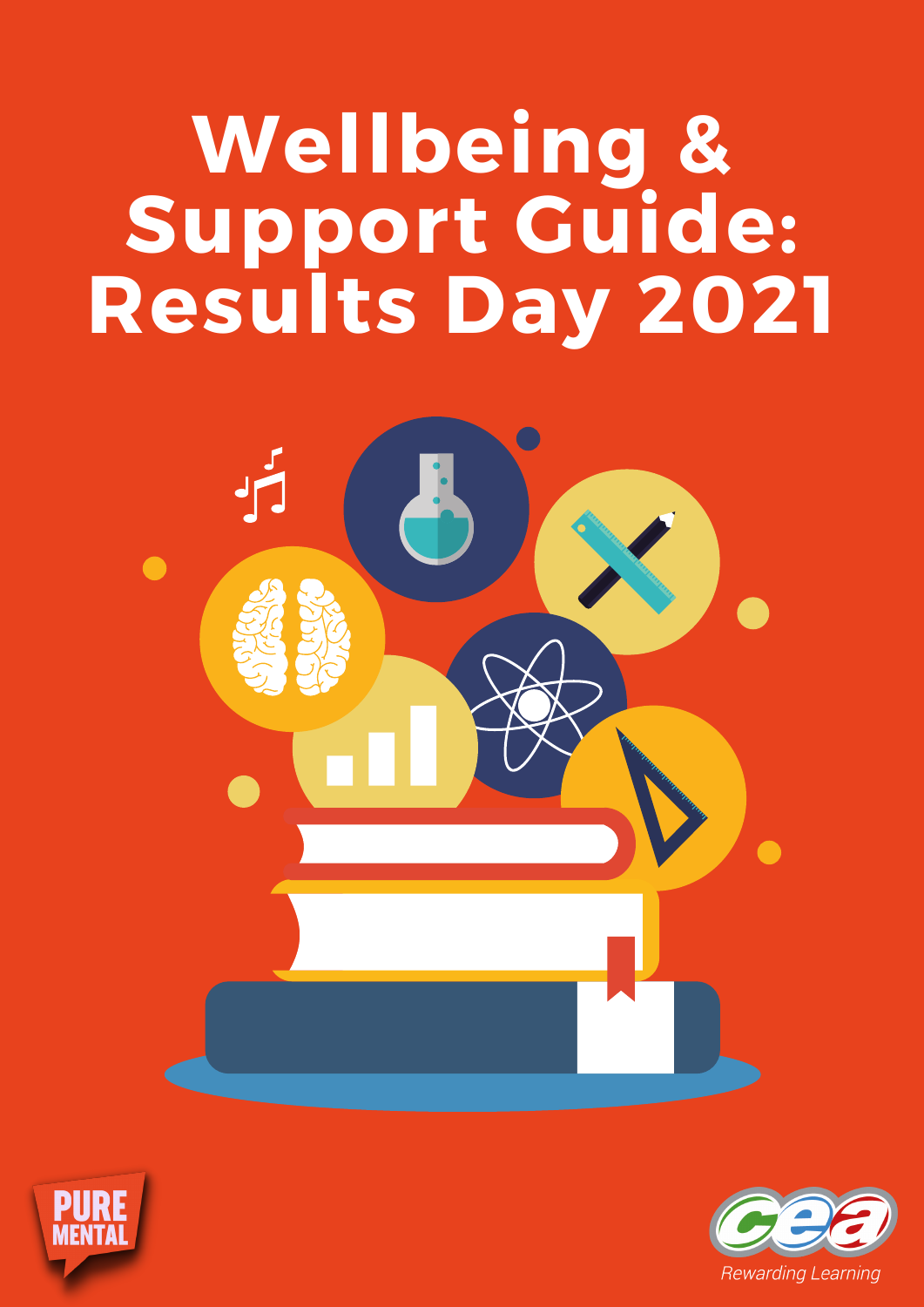### **KEY DATES FOR RESULTS DAY**

| <b>AS/A2 Level</b>             | <b>Tuesday 10th August</b>  |
|--------------------------------|-----------------------------|
| <b>CoPE</b>                    | <b>Tuesday 10th August</b>  |
| <b>GCSE</b>                    | <b>Thursday 12th August</b> |
| Occupational<br><b>Studies</b> | <b>Thursday 12th August</b> |
| <b>Entry Level</b>             | <b>Thursday 12th August</b> |
| Vocational<br>Qualifications   | <b>Thursday 12th August</b> |

#### CCEA HELPLINE

#### 028 90 261220 helpline@ccea.org.uk



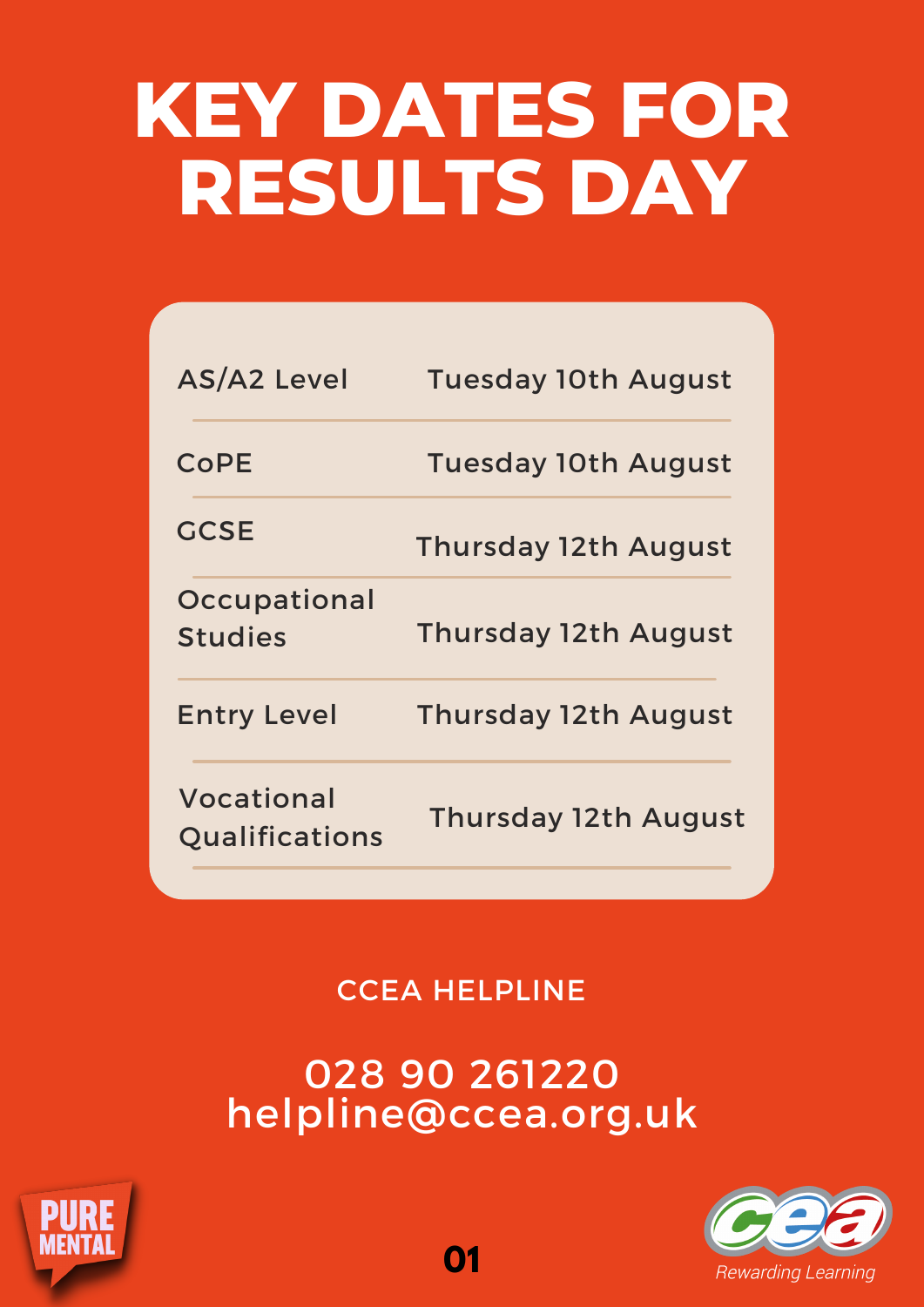# YOUR RESULTS DON'T DEFINE YOU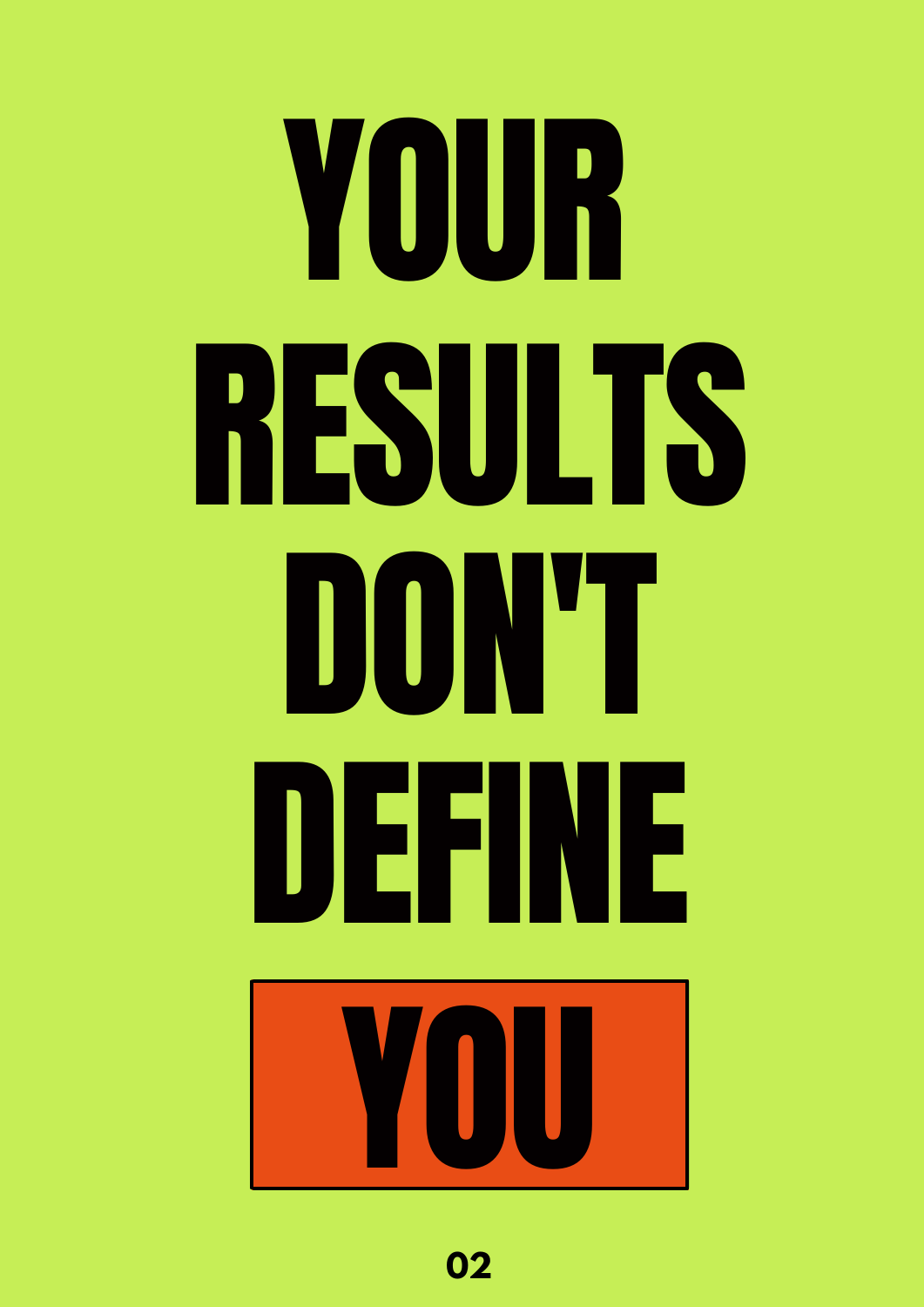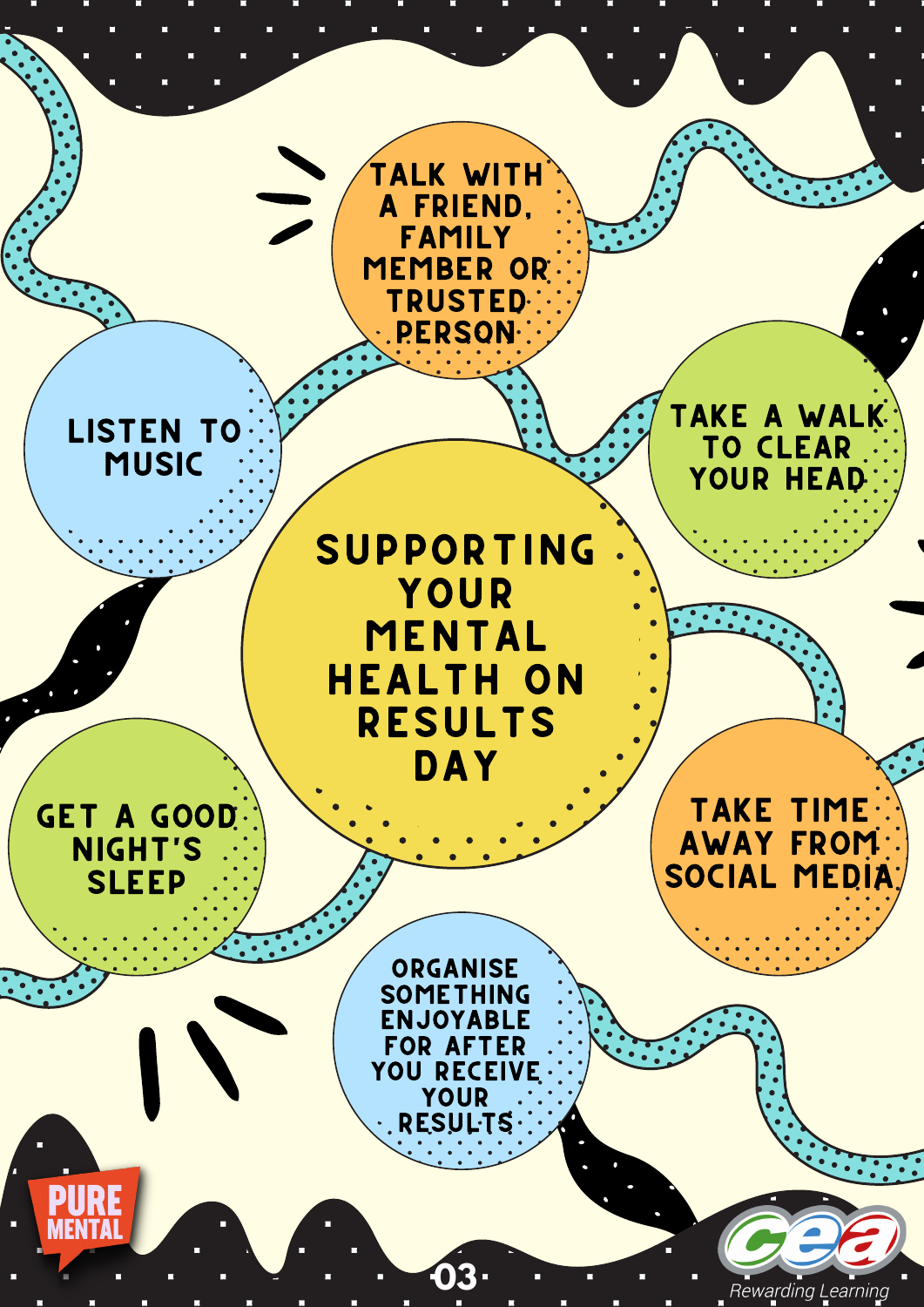# WHAT IS AN ANXIETY ATTACK?

An anxiety attack is a physical, mental and emotional experience. It can be very distressing for the individual experiencing it and can last between 10 and 30 minutes. Anxiety attacks can come in lots of different forms and have varying symptoms. Here are some common symptoms:





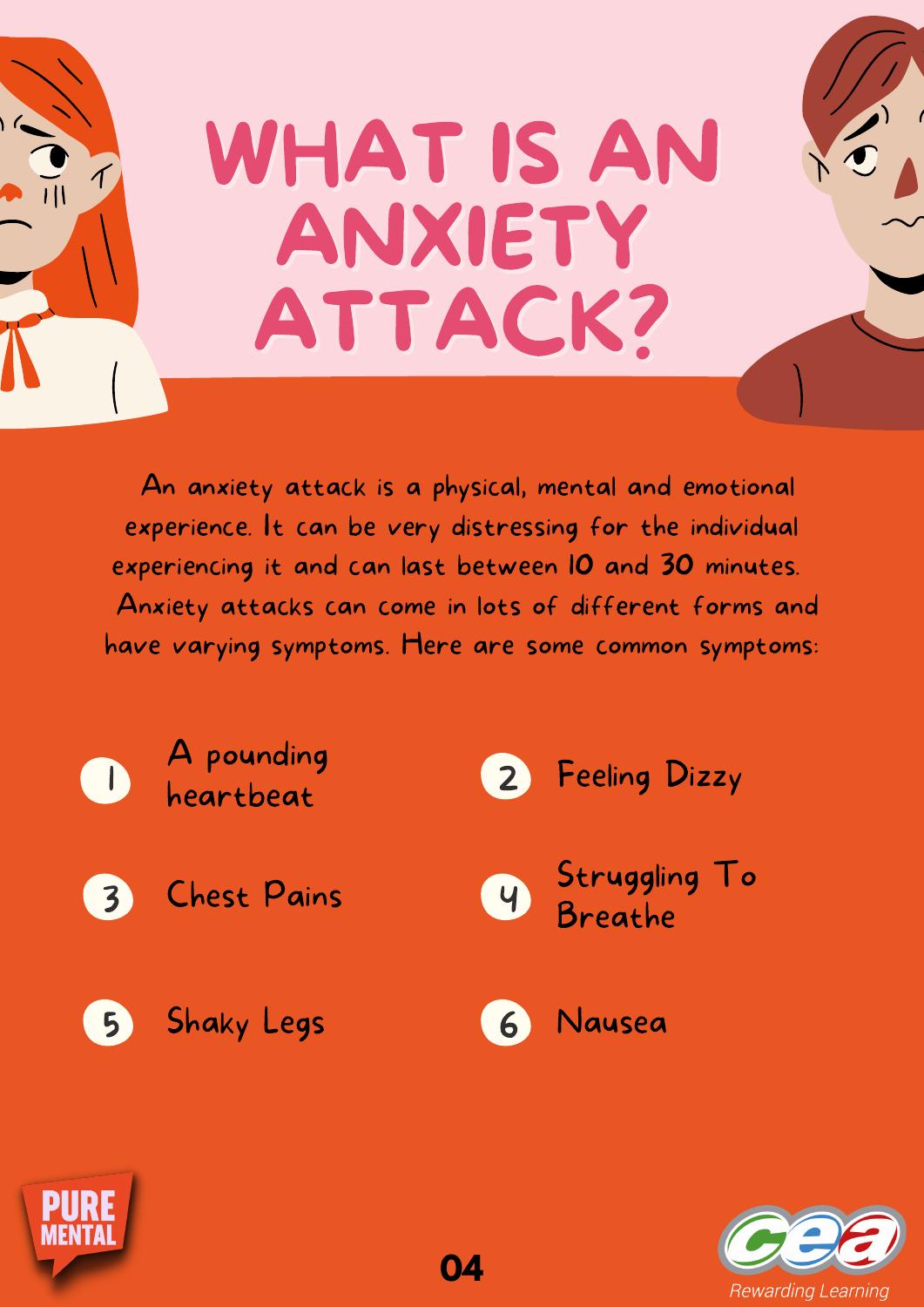# COPING WITH AN ANXIETY ATTACK

Recognise what is tangible: the glass of water in your hand, the chair you are sitting on, the cars in the background. Make yourself comfortable. If it helps, lie down or rest your head in your hands.

Give your body the fresh air it is craving. If it's raining, even better - feel the drops on your skin.

BREATHE. Slowly. In for five, hold for five, out for ten. Visualise the fresh air moving through your body into your lungs.

Try the 'body scan ' technique. Focus on the parts of your body, what they feel like, are they stiff, aching or are you relaxed? Continue to focus on your breathing as you do this.

Be kind in how you talk to yourself as you're experiencing this. If there's a friend around that you trust, try and get their attention.



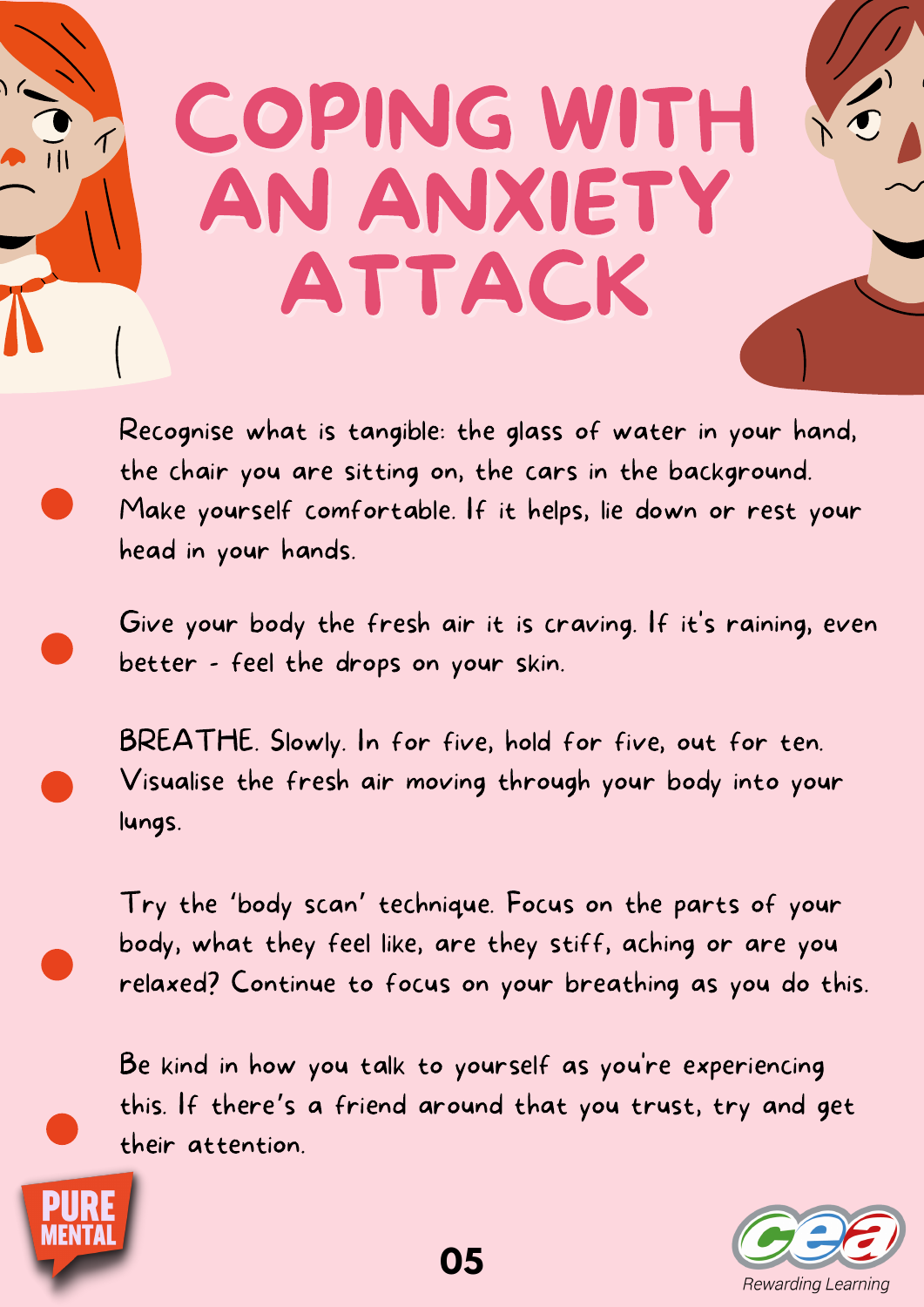# EXPERT SUPPORT

@PUREMENTALNI



#### SAMARITANS CHILDLINE LIFELINE

**There is also a vast amount of free advice and guidance available online that can help with any feelings of worry, anxiety or stress such as:**

**<https://www.puremental.org/helplines>**

**[https://youngminds.org.uk/find-help/feelings-and](https://youngminds.org.uk/find-help/feelings-and-symptoms/exam-stress/)symptoms/exam-stress/**

**[https://www.futurelearn.com/info/blog/how-to-deal](https://www.futurelearn.com/info/blog/how-to-deal-with-results-day-stress)with-results-day-stress**

#### TALK

**There is never any shame in reaching out for help, and there is always someone there to listen. These services are exceptional, completely confidential and might just help you with what you're struggling with.**



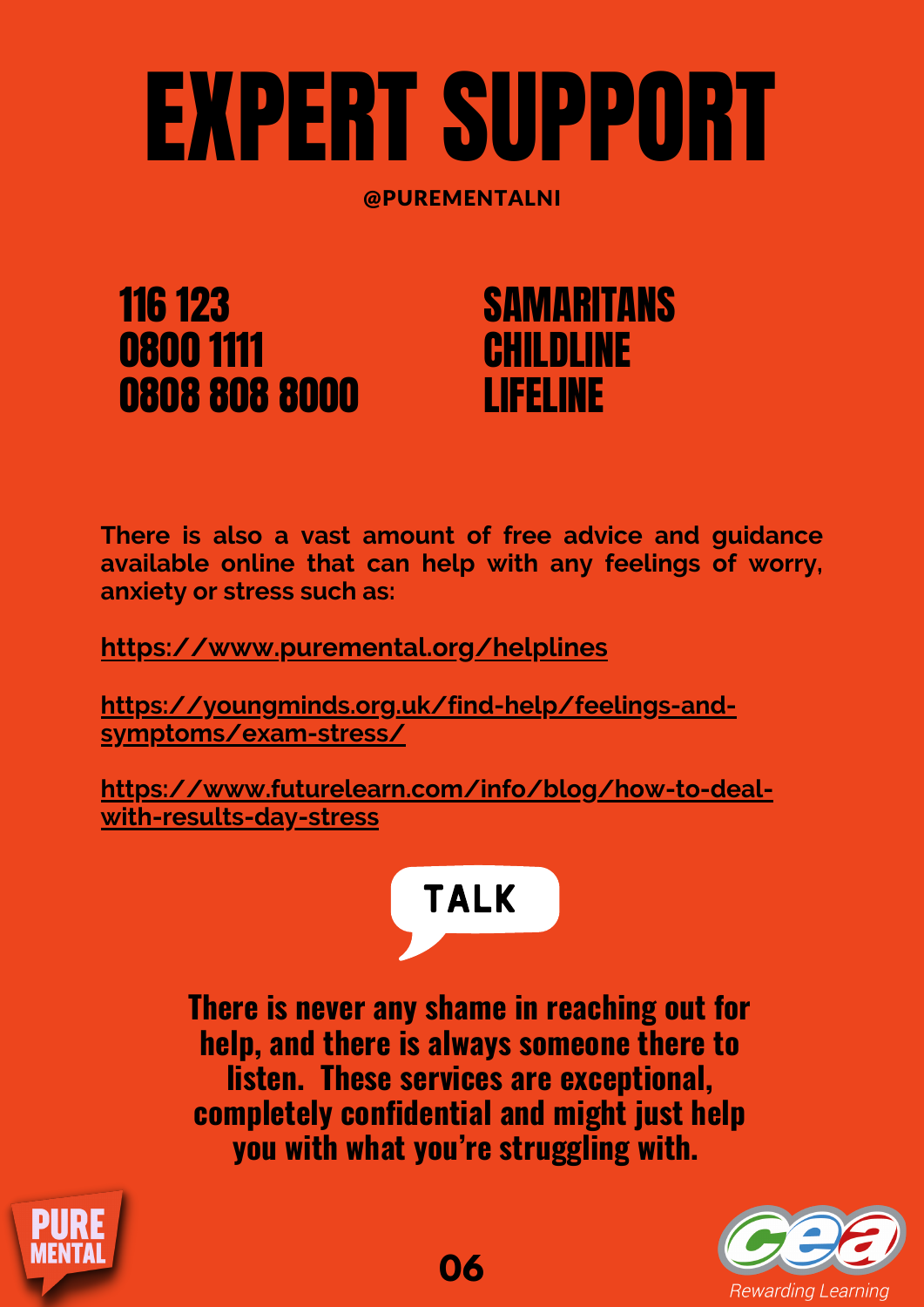#### **Disheartened with your results?**

If your result is not what you were hoping for, try to remember that **you are not alone**- take as long as you need to absorb your thoughts and feelings.

#### Make a Plan:

Having a written plan will help you focus your energy on positive next steps. Your plan can include noting thoughts on how you are feeling about specific results and use these to make a checklist to explore all options available.

#### Avoid Comparing Results:

Your plan can also include avoid comparing your results with your friends or anyone else in your school or on social media. We know this is easier said than done but try to focus on yourself. Also be mindful of those that may not have received the results they wanted.

#### Ask for Feedback:

Ask for direct feedback from your teacher as this information can help explain why the Centre Determined Grade (CDG) was awarded. Teachers made students aware of the evidence they were using in each subject. It is essential that both parents and students are clear on all of the evidence that was used to inform grades in each subject.



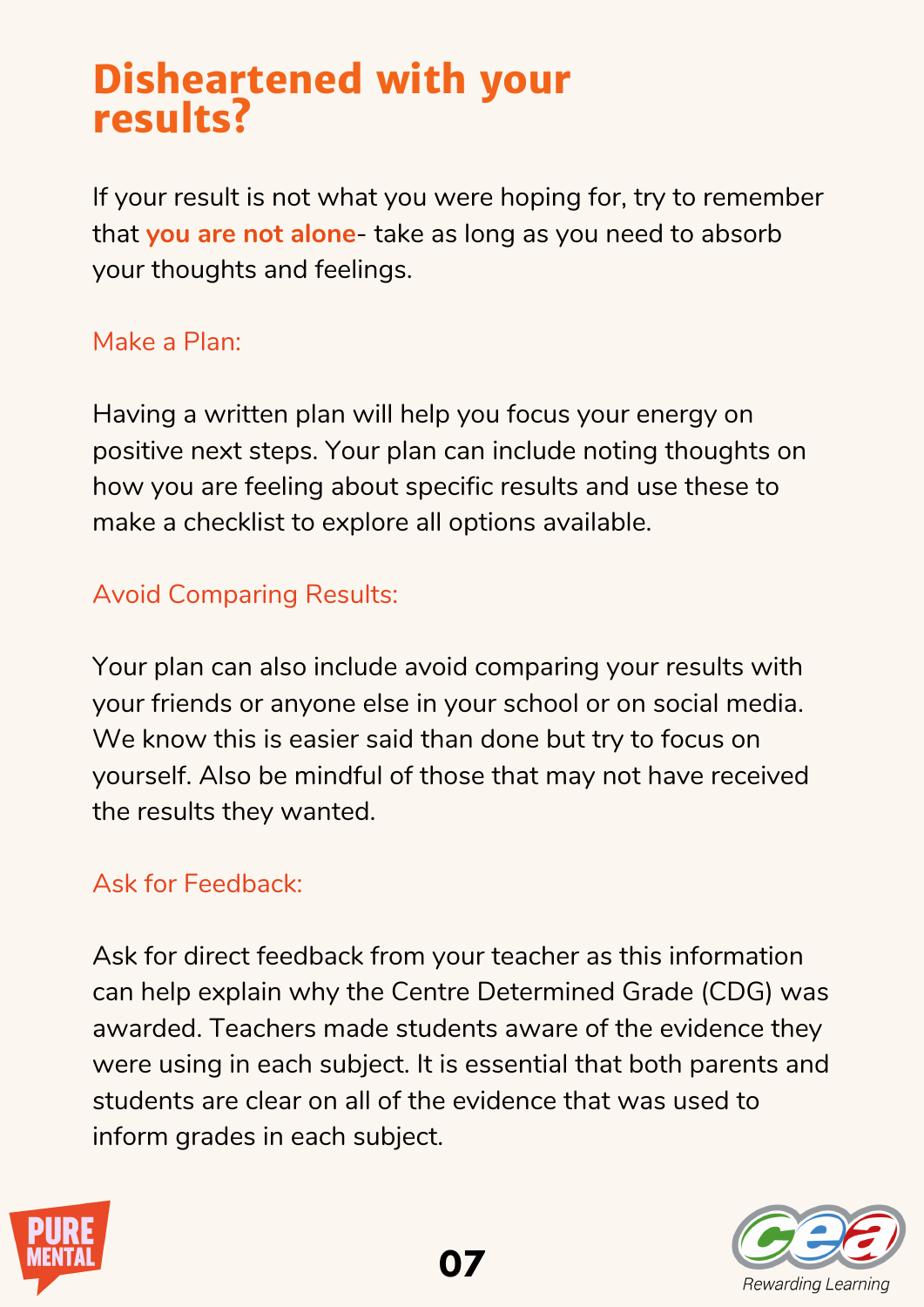#### **Alternative Routes and Further Advice:**

There are **always** other routes to consider towards your career path. You might, for example, want to explore the Technical and Professional Qualification offered by your school or local college.

If you cannot access your original Higher Education course, then do consider alternatives, such as Higher-Level Apprenticeships, Foundation Degrees and Higher National Diplomas. These are often offered by local colleges.

Schools, colleges and Job Centres in Northern Ireland have careers advisors to help students understand these routes. Get as much information as you can, from as many sources as you can, before making a final choice.

#### **NI Direct:**

You can contact the NI Direct Careers Service by calling 0300 200 7820 or through web chat at [www.nidirect.gov.uk/campaigns/careers](http://www.nidirect.gov.uk/campaigns/careers) and support is also available via [https://www.nidirect.gov.uk/news/help-and-support](https://www.nidirect.gov.uk/news/help-and-support-students-and-parents-results-time)students-and-parents-results-time

#### **UCAS Support:**

UCAS can help you with questions about existing university places and your application via its Track Service available on [www.ucas.com](http://www.ucas.com/) and also by contacting the Undergraduate Helpline Number on 0371 468 0 468 For full information on UCAS contact options visit: [www.ucas.com/contact-us](http://www.ucas.com/contact-us)



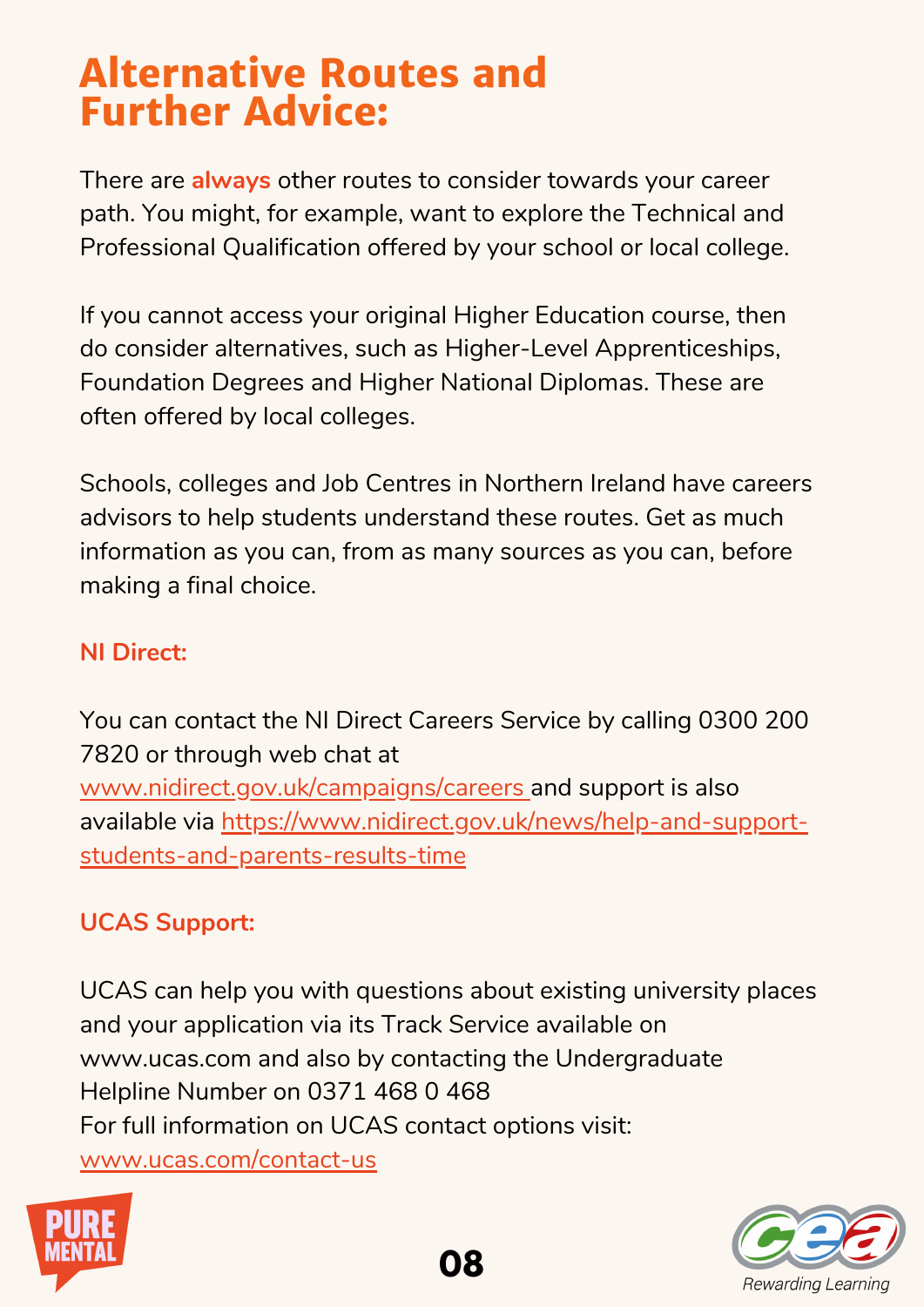#### **Further Education and University Support:**

#### Routes to University:

Northern Ireland's Universities and Further Education Colleges have united behind a new initiative aimed at ensuring school leavers are made aware of the full range of higher education options available locally.

For the first time, access is available to the full higher education course listing through a single source at each of Northern Ireland's two universities, namely Queens University Belfast and Ulster University.

Further information is available at:

[www.qub.ac.uk/Study/Undergraduate/routes-to-university](http://www.qub.ac.uk/Study/Undergraduate/routes-to-university/)

[www.ulster.ac.uk/news/2021/june/universities-and-colleges-lead-initiative-to](https://www.ulster.ac.uk/news/2021/june/universities-and-colleges-lead-initiative-to-offer-school-leavers-alternative-routes-to-university-at-local-colleges)offer-school-leavers-alternative-routes-to-university-at-local-colleg[es](https://www.ulster.ac.uk/news/2021/june/universities-and-colleges-lead-initiative-to-offer-school-leavers-alternative-routes-to-university-at-local-colleges)

From these pages you can find higher education opportunities available to school leavers and signposts to other provisions, including foundation degrees and higher education courses at Northern Ireland's six local further education colleges.

#### National Career Service:

The National Careers Service's Exam Results Helpline is available to help young people (and their parents or carers) regarding receiving exam results during August.

You can contact the helpline on 0800 100 900 to speak to a professionally qualified careers adviser if you need advice on your next steps. The helpline will be open from 8am to 8pm Monday to Friday and 10am to 5pm on Saturday for two weeks from 9 August to 20 August 2021.



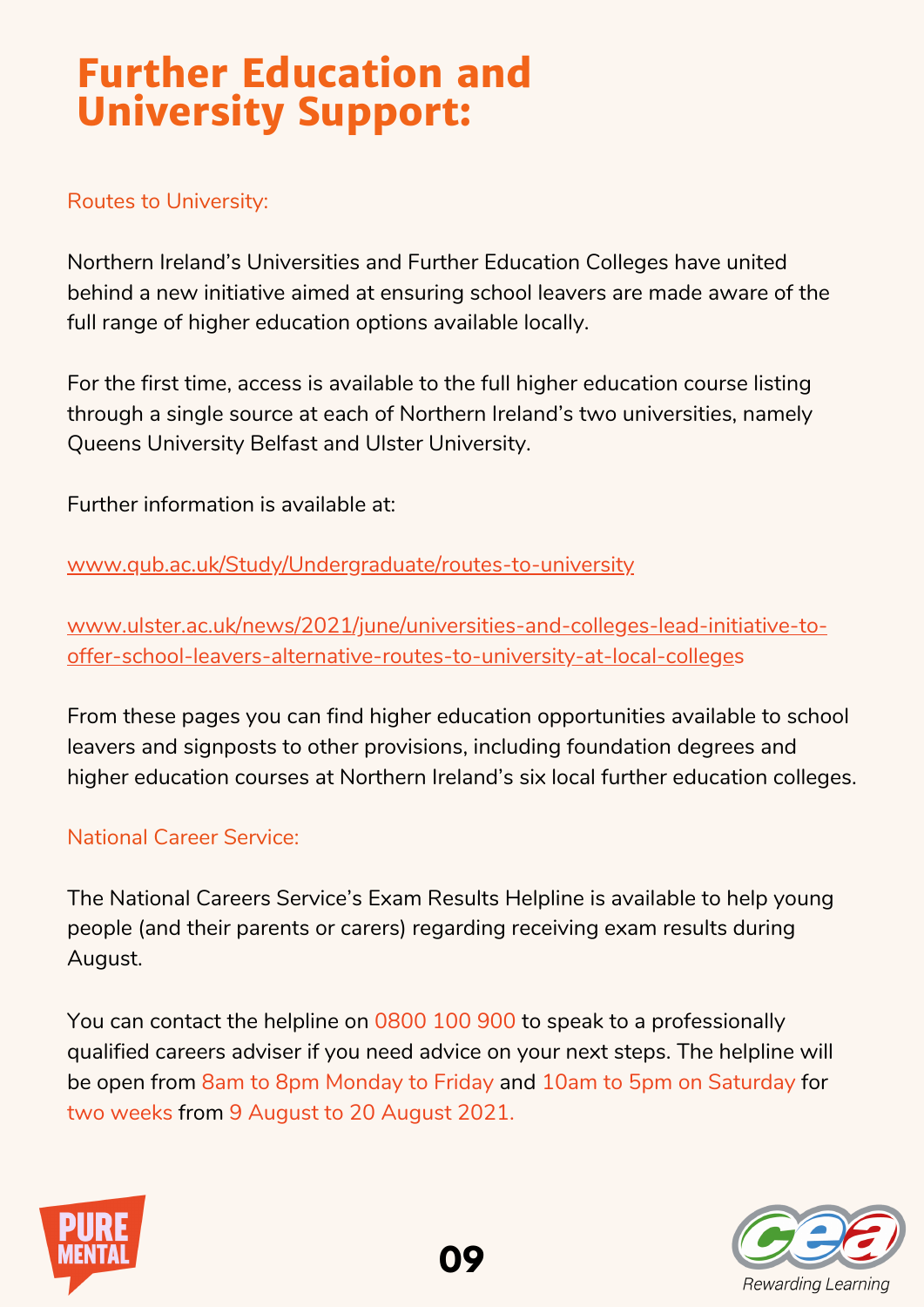# **CAREER STORIES**



Considered "the academic type" at school.

Took a gap year after school that turned into 6.

Is still scared of the future and the unknown, but is studying a course she loves- age 25.



Struggled at school, couldn't stay focussed, was considered a 'lost cause'.

Was frowned upon when he left school at Year 12 to study an apprenticeship.

Aced his apprenticeship, began a successful career in construction and thrives in his job.



#### ALICE KEVIN SARAH

Got a part-time job at a local firm when she was 16, which she kept on full-time after school.

Learned the ropes, developed her skills on the job and made mistakes along the way.

After several promotions, was made a Director and plays an important role in the business' success.



#### DAVID

Studied 2x different degrees and has had jobs in lots of different industries.

He used to worry about jumping around careers so much, but now he works in the charity sector in a role he loves.

Now he's glad he took the time to explore different career paths, because it allowed him to discover what he truly wanted to do.



#### **KATIE**

Completed a BTEC course after her GCSE's.

Interested in fitness, she used her knowledge from BTEC to start personal training a few clients at a local gym.

4 years later, she owns a busy gym , employs 30 staff and is a fully qualified nutritionist.



#### **THEREISN'TJUSTONESTANDARDISED ROUTETOYOUR FUTURE.**